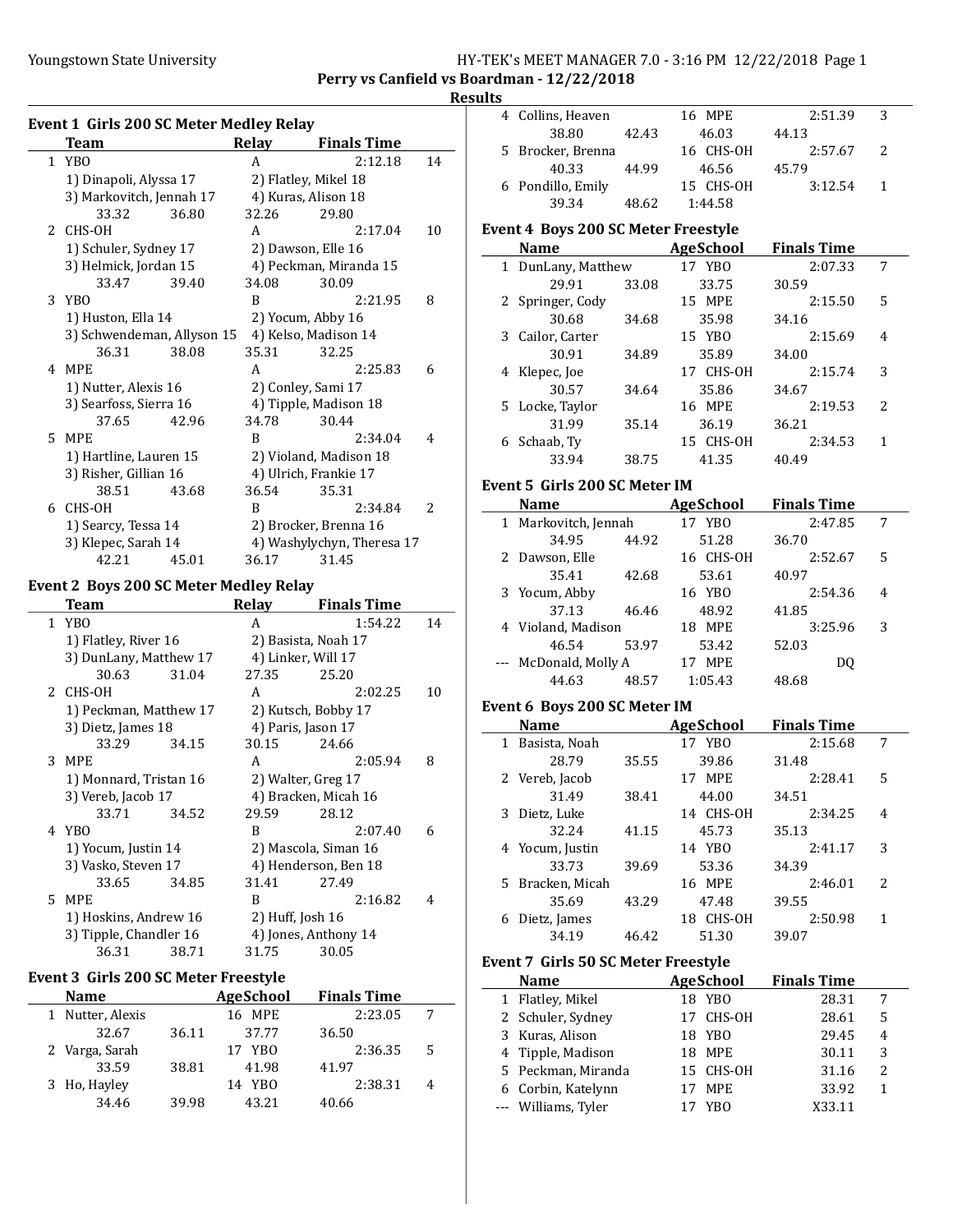### Youngstown State University The HY-TEK's MEET MANAGER 7.0 - 3:16 PM 12/22/2018 Page 2 Perry vs Canfield vs Boardman - 12/22/2018

## **Results**

| (Event 7 Girls 50 SC Meter Freestyle) |                  |                    |  |  |  |  |  |
|---------------------------------------|------------------|--------------------|--|--|--|--|--|
| Name                                  | AgeSchool        | <b>Finals Time</b> |  |  |  |  |  |
| --- Klepec, Sarah                     | 14 CHS-OH        | X33.95             |  |  |  |  |  |
| Velasquez, Ava                        | 15 YBO           | X34.03             |  |  |  |  |  |
| --- Searcy, Tessa                     | 14 CHS-OH        | X34.59             |  |  |  |  |  |
| Ulrich, Frankie                       | <b>MPE</b><br>17 | X34.63             |  |  |  |  |  |
| Castellano, Julia                     | 18 YBO           | X34.67             |  |  |  |  |  |
| --- Shelley, Kristin                  | 17 CHS-OH        | X34.73             |  |  |  |  |  |
| Hupp, Lily A<br>$\qquad \qquad -$     | MPE<br>16        | X34.77             |  |  |  |  |  |
| --- Hardin, Haylee                    | 15 MPE           | X35.31             |  |  |  |  |  |
| Brinkley, Aadia<br>---                | 16 YBO           | X35.34             |  |  |  |  |  |
| Yoho, Kelsy<br>$--$                   | 16 MPE           | X37.09             |  |  |  |  |  |
| Hardin, Taylor<br>$--$                | <b>MPE</b><br>15 | X37.27             |  |  |  |  |  |
| Scott, Esther L<br>$\cdots$           | <b>MPE</b><br>17 | X38.38             |  |  |  |  |  |
| Robins, Tori                          | MPE<br>16        | X40.96             |  |  |  |  |  |
| Horner, Claire                        | MPE              | X45.14             |  |  |  |  |  |
| Bellino, Bella                        | CHS-OH<br>14     | X45.88             |  |  |  |  |  |

## Event 8 Boys 50 SC Meter Freestyle

|          | Name              | <b>AgeSchool</b> |                 | <b>Finals Time</b> |   |
|----------|-------------------|------------------|-----------------|--------------------|---|
| 1        | Paris, Jason      | 17               | CHS-OH          | 24.30              | 7 |
| 2        | Stackpole, Jordan | 17               | YB <sub>0</sub> | 26.21              | 5 |
| 3        | Rassega, Mason    | 17               | YB <sub>0</sub> | 26.31              | 4 |
| 4        | Kutsch, Bobby     | 17               | CHS-OH          | 27.68              | 3 |
| 5        | Tipple, Chandler  | 16               | <b>MPE</b>      | 28.96              | 2 |
| 6        | Jones, Anthony    | 14               | <b>MPE</b>      | 30.86              | 1 |
|          | Adamski, Jakub    | 16               | STR-LE          | X26.69             |   |
|          | DiDomenico, Robby | 18               | CHS-OH          | X28.01             |   |
|          | Beam, Brendan     | 16               | YB <sub>0</sub> | X28.74             |   |
| $---$    | Ulrich, Ethan     | 16               | <b>MPE</b>      | X29.09             |   |
| $---$    | Beichner, Andy    | 17               | YBO             | X29.50             |   |
| $---$    | Lord-Fry, Max     | 14               | <b>MPE</b>      | X29.87             |   |
| $---$    | Colonna, Nick     | 16               | CHS-OH          | X30.77             |   |
|          | Karn, Pearson     | 14               | <b>MPE</b>      | X31.31             |   |
| $---$    | Huff, Josh        | 16               | <b>MPE</b>      | X31.47             |   |
| $---$    | Snyder, Beau      | 17               | <b>MPE</b>      | X34.74             |   |
| $---$    | Striggow, Mattis  | 17               | YB <sub>0</sub> | X34.93             |   |
|          | Vasko, Matthew    | 15               | YB <sub>O</sub> | X36.64             |   |
| $---$    | Waters, Grant     |                  | <b>MPE</b>      | X36.78             |   |
| $\cdots$ | Bracken, Noah     |                  | <b>MPE</b>      | X38.13             |   |
| $---$    | Mariani, Dominic  |                  | <b>MPE</b>      | X38.80             |   |
|          | Slick, Ethan      | 14               | YB <sub>0</sub> | X41.82             |   |
|          | Behun, Jackson    | 15               | <b>YBO</b>      | XDQ                |   |
|          |                   |                  |                 |                    |   |

## Event 9 Girls 1 mtr Diving

|                            | <b>Name</b>           |    | AgeSchool  | <b>Finals Score</b> |                |  |  |
|----------------------------|-----------------------|----|------------|---------------------|----------------|--|--|
|                            | 1 Ricciuti, Madison   |    | 17 YBO     | 186.05              | 7              |  |  |
|                            | 2 Turkal, Alexis      |    | 16 MPE     | 150.55              | 5              |  |  |
|                            | 3 Fondas, Savannah    |    | <b>MPE</b> | 143.45              | $\overline{4}$ |  |  |
|                            | 4 Jones, Jordan       |    | 17 YBO     | 137.50              | 3              |  |  |
|                            | --- Olivier, Anna     |    | 16 YBO     | X148.25             |                |  |  |
|                            | --- Connolly, Madison | 17 | YBO        | X134.30             |                |  |  |
| Event 10 Boys 1 mtr Diving |                       |    |            |                     |                |  |  |

| <b>Name</b>       | AgeSchool | <b>Finals Score</b> |    |
|-------------------|-----------|---------------------|----|
| 1 Anzevino, Teddy | 16 YBO    | 176.20              |    |
| 2 Hoskins, Andrew | 16 MPE    | 85.30               | -5 |

|   | Event 11 Girls 100 SC Meter Butterfly |       |  |           |                    |                          |  |  |
|---|---------------------------------------|-------|--|-----------|--------------------|--------------------------|--|--|
|   | <b>Name</b>                           |       |  | AgeSchool | <b>Finals Time</b> |                          |  |  |
|   | 1 Flatley, Mikel                      |       |  | 18 YBO    | 1:11.04            | 7                        |  |  |
|   | 32.46                                 | 38.58 |  |           |                    |                          |  |  |
|   | 2 Searfoss, Sierra                    |       |  | 16 MPE    | 1:18.94            | 5                        |  |  |
|   | 37.32                                 | 41.62 |  |           |                    |                          |  |  |
| 3 | Varga, Sarah                          |       |  | 17 YBO    | 1:20.50            | 4                        |  |  |
|   | 37.43                                 | 43.07 |  |           |                    |                          |  |  |
| 4 | Helmick, Jordan                       |       |  | 15 CHS-OH | 1:21.41            | 3                        |  |  |
|   | 35.86                                 | 45.55 |  |           |                    |                          |  |  |
|   | 5 Washylychyn, Theresa                |       |  | 17 CHS-OH | 1:28.47            | $\overline{\mathcal{L}}$ |  |  |
|   | 37.98                                 | 50.49 |  |           |                    |                          |  |  |
| 6 | Risher, Gillian                       |       |  | 16 MPE    | 1:30.68            | 1                        |  |  |
|   | 39.74                                 | 50.94 |  |           |                    |                          |  |  |
|   | --- Velasquez, Ava                    |       |  | 15 YBO    | X1:23.67           |                          |  |  |
|   | 38.42                                 | 45.25 |  |           |                    |                          |  |  |
|   | --- Schwendeman, Allyson              |       |  | 15 YBO    | X1:27.52           |                          |  |  |
|   | 37.66                                 | 49.86 |  |           |                    |                          |  |  |

### Event 12 Boys 100 SC Meter Butterfly

|              | Name              |       |    | AgeSchool  | <b>Finals Time</b> |               |
|--------------|-------------------|-------|----|------------|--------------------|---------------|
| $\mathbf{1}$ | Basista, Noah     |       |    | 17 YBO     | 1:01.94            | 7             |
|              | 28.68             | 33.26 |    |            |                    |               |
|              | 2 Flatley, River  |       |    | 16 YBO     | 1:04.95            | 5             |
|              | 30.58             | 34.37 |    |            |                    |               |
|              | 3 Vereb, Jacob    |       |    | 17 MPE     | 1:06.91            | 4             |
|              | 31.70             | 35.21 |    |            |                    |               |
|              | 4 Kutsch, Bobby   |       | 17 | CHS-OH     | 1:12.73            | 3             |
|              | 33.41             | 39.32 |    |            |                    |               |
|              | 5 Dietz, James    |       |    | 18 CHS-OH  | 1:13.14            | $\mathcal{L}$ |
|              | 32.98             | 40.16 |    |            |                    |               |
|              | 6 Walter, Greg    |       | 17 | <b>MPE</b> | 1:15.07            | 1             |
|              | 34.14             | 40.93 |    |            |                    |               |
|              | --- Dietz, Luke   |       |    | 14 CHS-OH  | X1:11.18           |               |
|              | 33.34             | 37.84 |    |            |                    |               |
|              | --- Vasko, Steven |       |    | 17 YBO     | X1:12.37           |               |
|              | 35.08             | 37.29 |    |            |                    |               |
|              | --- Yocum, Justin |       |    | 14 YBO     | X1:12.65           |               |
|              | 34.18             | 38.47 |    |            |                    |               |
|              | Karn, Pearson     |       |    | 14 MPE     | X1:24.48           |               |
|              | 37.01             | 47.47 |    |            |                    |               |

## Event 13 Girls 100 SC Meter Freestyle

|   | <b>Name</b>        |       | AgeSchool | <b>Finals Time</b> |                          |
|---|--------------------|-------|-----------|--------------------|--------------------------|
|   | 1 Tipple, Madison  |       | 18 MPE    | 1:06.00            | 7                        |
|   | 31.80              | 34.20 |           |                    |                          |
|   | 2 Kuras, Alison    |       | 18 YBO    | 1:06.53            | 5                        |
|   | 31.97              | 34.56 |           |                    |                          |
|   | 3 Dinapoli, Alyssa |       | 17 YBO    | 1:06.63            | 4                        |
|   | 32.47              | 34.16 |           |                    |                          |
|   | 4 Corbin, Katelynn |       | 17 MPE    | 1:15.58            | 3                        |
|   | 36.56              | 39.02 |           |                    |                          |
|   | 5 Peckman, Madison |       | 15 CHS-OH | 1:15.60            | $\overline{\mathcal{L}}$ |
|   | 37.64              | 37.96 |           |                    |                          |
| 6 | Durham, Mackenzie  |       | 16 CHS-OH | 1:19.65            | 1                        |
|   | 36.80              | 42.85 |           |                    |                          |
|   | --- Wert, Casey    |       | 16 YBO    | X1:13.33           |                          |
|   | 35.53              | 37.80 |           |                    |                          |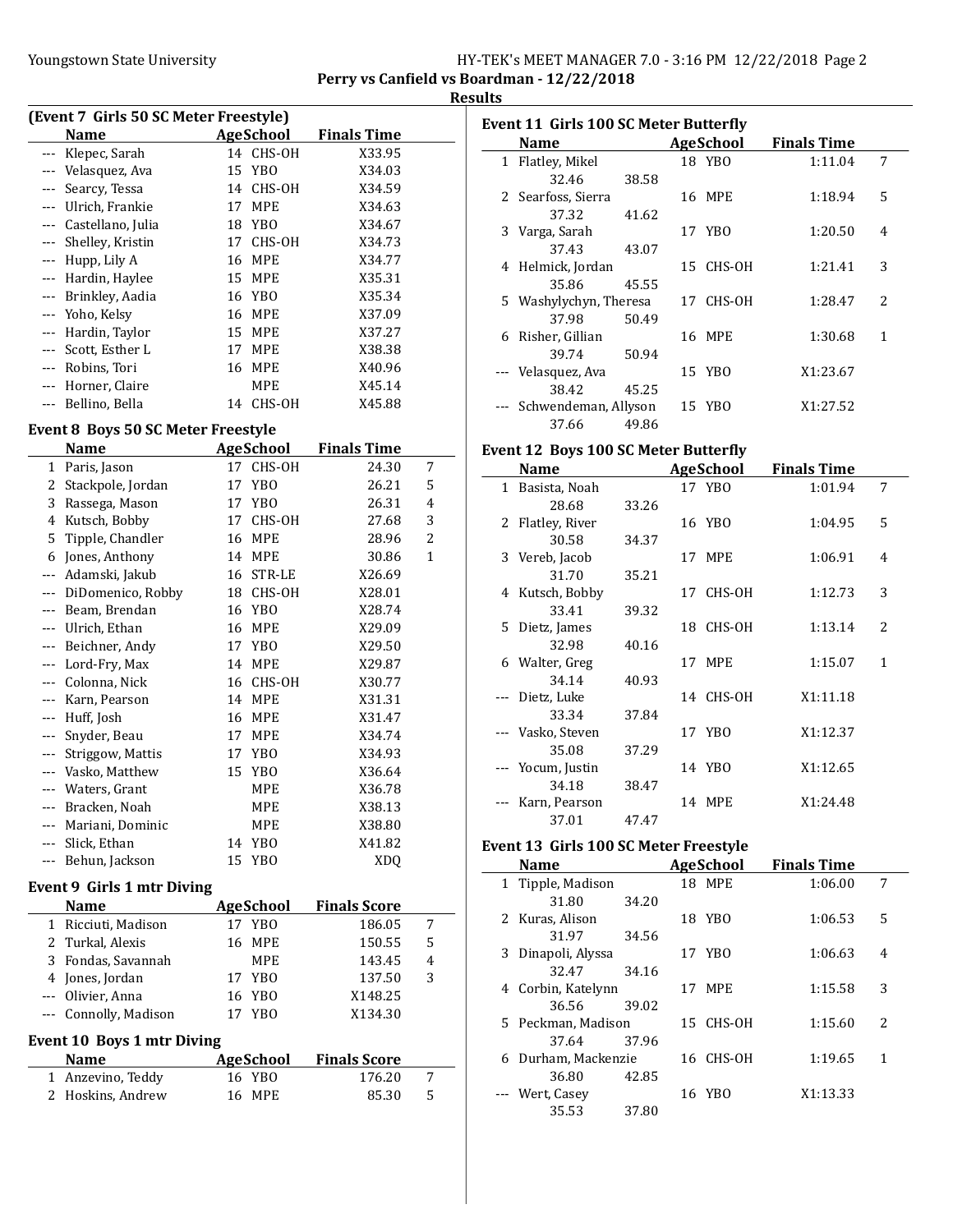### Youngstown State University The HY-TEK's MEET MANAGER 7.0 - 3:16 PM 12/22/2018 Page 3 Perry vs Canfield vs Boardman - 12/22/2018

**Results** 

| (Event 13 Girls 100 SC Meter Freestyle) |                       |       |  |            |                    |  |  |
|-----------------------------------------|-----------------------|-------|--|------------|--------------------|--|--|
|                                         | Name                  |       |  | AgeSchool  | <b>Finals Time</b> |  |  |
|                                         | Morosko, Lea M        |       |  | 17 MPE     | X1:16.46           |  |  |
|                                         | 36.39                 | 40.07 |  |            |                    |  |  |
|                                         | Esper, Catherine      |       |  | 14 CHS-OH  | X1:17.68           |  |  |
|                                         | 36.92                 | 40.76 |  |            |                    |  |  |
|                                         | --- Ahmad, Sabreen    |       |  | 16 CHS-OH  | X1:19.40           |  |  |
|                                         | 37.12                 | 42.28 |  |            |                    |  |  |
|                                         | --- Castellano, Julia |       |  | 18 YBO     | X1:19.43           |  |  |
|                                         | 37.83                 | 41.60 |  |            |                    |  |  |
|                                         | --- Brinkley, Aadia   |       |  | 16 YBO     | X1:22.52           |  |  |
|                                         | 40.10                 | 42.42 |  |            |                    |  |  |
|                                         | --- Ulrich, Frankie   |       |  | 17 MPE     | X1:23.44           |  |  |
|                                         | 40.66                 | 42.78 |  |            |                    |  |  |
|                                         | --- Scott, Esther L   |       |  | 17 MPE     | X1:26.13           |  |  |
|                                         | 41.09                 | 45.04 |  |            |                    |  |  |
|                                         | --- Yoho, Kelsy       |       |  | 16 MPE     | X1:27.51           |  |  |
|                                         | 39.53                 | 47.98 |  |            |                    |  |  |
|                                         | Robins, Tori          |       |  | 16 MPE     | X1:32.66           |  |  |
|                                         | 45.33                 | 47.33 |  |            |                    |  |  |
|                                         | Pantaleo, Gabriella   |       |  | 16 YBO     | X1:36.44           |  |  |
|                                         | 45.28                 | 51.16 |  |            |                    |  |  |
|                                         | Horner, Claire        |       |  | <b>MPE</b> | X1:41.57           |  |  |
|                                         | 48.22                 | 53.35 |  |            |                    |  |  |

# Event 14 Boys 100 SC Meter Freestyle

|              | <b>Name</b>        |       | <b>AgeSchool</b> |            | <b>Finals Time</b> |              |  |
|--------------|--------------------|-------|------------------|------------|--------------------|--------------|--|
| $\mathbf{1}$ | Stackpole, Jordan  |       |                  | 17 YBO     | 57.04              | 7            |  |
|              | 27.78              | 29.26 |                  |            |                    |              |  |
|              | 2 Rassega, Mason   |       |                  | 17 YBO     | 59.27              | 5            |  |
|              | 28.36              | 30.91 |                  |            |                    |              |  |
|              | 3 Peckman, Matthew |       |                  | 17 CHS-OH  | 59.71              | 4            |  |
|              | 27.73              | 31.98 |                  |            |                    |              |  |
|              | 4 Fritz, Connor    |       |                  | 15 CHS-OH  | 1:01.91            | 3            |  |
|              | 28.99              | 32.92 |                  |            |                    |              |  |
|              | 5 Monnard, Tristan |       |                  | 16 MPE     | 1:03.85            | 2            |  |
|              | 29.99              | 33.86 |                  |            |                    |              |  |
|              | 6 Tipple, Chandler |       |                  | 16 MPE     | 1:07.09            | $\mathbf{1}$ |  |
|              | 32.42              | 34.67 |                  |            |                    |              |  |
|              | --- Ulrich, Ethan  |       |                  | 16 MPE     | X1:05.24           |              |  |
|              | 31.44              | 33.80 |                  |            |                    |              |  |
|              | --- Beam, Brendan  |       |                  | 16 YBO     | X1:06.68           |              |  |
|              | 31.39              | 35.29 |                  |            |                    |              |  |
|              | --- Jones, Anthony |       |                  | 14 MPE     | X1:09.28           |              |  |
|              | 33.42              | 35.86 |                  |            |                    |              |  |
|              | --- Parker, Liam   |       |                  | 15 YBO     | X1:10.94           |              |  |
|              | 1:10.94            |       |                  |            |                    |              |  |
|              | Huff, Josh         |       |                  | 16 MPE     | X1:14.46           |              |  |
|              | 34.68              | 39.78 |                  |            |                    |              |  |
|              | --- Thomas, Jacob  |       |                  | 17 YBO     | X1:16.64           |              |  |
|              | 36.18              | 40.46 |                  |            |                    |              |  |
|              | Snyder, Beau       |       | 17               | MPE        | X1:23.41           |              |  |
|              | 36.70              | 46.71 |                  |            |                    |              |  |
|              | --- Waters, Grant  |       |                  | <b>MPE</b> | X1:26.79           |              |  |
|              | 41.64              | 45.15 |                  |            |                    |              |  |
|              | Striggow, Mattis   |       |                  | 17 YBO     | X1:27.21           |              |  |
|              | 38.69              | 48.52 |                  |            |                    |              |  |

|   | --- Mariani, Dominic                        |       | MPE                        | X1:30.33                 |    |
|---|---------------------------------------------|-------|----------------------------|--------------------------|----|
|   | 42.88                                       | 47.45 |                            |                          |    |
|   |                                             |       |                            |                          |    |
|   | Event 15 Girls 400 SC Meter Freestyle       |       |                            |                          |    |
|   | Name                                        |       | <b>AgeSchool</b>           | <b>Finals Time</b>       |    |
|   | 1 Schuler, Sydney                           |       | 17 CHS-OH                  | 5:01.05                  | 7  |
|   | 34.98                                       | 38.74 | 39.15                      | 40.01                    |    |
|   | 39.12                                       | 37.64 | 36.54                      | 34.87                    |    |
|   | 2 Nutter, Alexis                            |       | 16 MPE                     | 5:02.29                  | 5  |
|   | 33.59                                       | 38.14 | 38.69                      | 38.74                    |    |
|   | 38.78                                       | 39.11 | 39.04                      | 36.20                    |    |
|   | 3 Markovitch, Jennah                        |       | 17 YBO                     | 5:03.74                  | 4  |
|   | 33.59                                       | 38.31 | 38.81                      | 38.40                    |    |
|   | 39.29                                       | 38.94 | 39.22                      | 37.18                    |    |
|   | 4 Williams, Tyler                           |       | 17 YBO                     | 5:42.45                  | 3  |
|   | 38.61                                       | 43.17 | 45.05                      | 45.52                    |    |
|   | 44.21                                       | 42.24 | 41.61                      | 42.04                    |    |
|   | 5 Klepec, Sarah                             |       | 14 CHS-OH                  | 5:55.24                  | 2  |
|   | 36.96                                       | 43.34 | 45.58                      | 46.02                    |    |
|   | 46.21                                       | 46.75 | 45.77                      | 44.61                    |    |
|   | 6 Risher, Gillian                           |       | 16 MPE                     | 5:58.02                  | 1  |
|   | 38.94                                       | 44.66 | 45.88                      | 46.44                    |    |
|   | 46.08                                       | 46.34 | 45.82                      | 43.86                    |    |
|   |                                             |       |                            |                          |    |
|   | Event 16 Boys 400 SC Meter Freestyle        |       |                            |                          |    |
|   | Name                                        |       | <b>Example 2</b> AgeSchool | <b>Finals Time</b>       |    |
|   | 1 Linker, Will                              |       | 17 YBO                     | 4:34.91                  | 7  |
|   | 29.99                                       | 34.11 | 35.32                      | 35.95                    |    |
|   | 36.21                                       | 34.65 | 35.49                      | 33.19                    |    |
|   | 2 DiDomenico, Robby                         |       | 18 CHS-OH                  | 4:38.56                  | 5  |
|   | 29.96                                       | 33.37 | 35.14                      | 36.04                    |    |
|   | 36.88                                       | 36.11 | 35.83                      | 35.23                    |    |
|   | 3 Cailor, Carter                            |       | 15 YBO                     | 4:50.54                  | 4  |
|   | 32.36                                       | 36.40 | 37.55                      | 37.14                    |    |
|   | 37.63                                       | 37.76 | 37.35                      | 34.35                    |    |
|   | 4 Springer, Cody                            |       | 15 MPE                     | 4:50.71                  | 3  |
|   | 31.91                                       | 35.24 | 38.09                      | 38.66                    |    |
|   | 37.61                                       | 37.81 | 37.38                      | 34.01                    |    |
|   | 5 Locke, Taylor                             |       | 16 MPE                     | 4:58.31                  | 2  |
|   | 33.58                                       | 36.91 | 37.99                      | 38.03                    |    |
|   | 37.93                                       | 37.60 | 38.38                      | 37.89                    |    |
|   |                                             |       |                            |                          |    |
|   | Event 17 Girls 200 SC Meter Freestyle Relay |       |                            |                          |    |
|   | Team                                        |       | <b>Relay</b>               | <b>Finals Time</b>       |    |
| 1 | <b>YBO</b>                                  |       | A                          | 1:57.25                  | 14 |
|   | 1) Ho, Hayley 14                            |       |                            | 2) Flatley, Mikel 18     |    |
|   | 3) Varga, Sarah 17                          |       |                            | 4) Markovitch, Jennah 17 |    |
|   | 30.75                                       | 28.40 | 30.06                      | 28.04                    |    |
| 2 | CHS-OH                                      |       | B                          | 1:57.38                  | 10 |
|   | 1) Peckman, Miranda 15                      |       |                            | 2) Helmick, Jordan 15    |    |
|   | 3) Dawson, Elle 16                          |       |                            | 4) Schuler, Sydney 17    |    |
|   | 30.14                                       | 29.34 | 29.56                      | 28.34                    |    |

29.56 3 2:11.42 8 YBO B

1) Velasquez, Ava 15 2) Yocum, Abby 16<br>3) Widrig, MacKenzie 17 4) Wert, Casey 16 3) Widrig, MacKenzie 17  $\begin{array}{r} 4$ ) Wert, Casey 16<br>34.75 30.56 34.13 31.98 30.56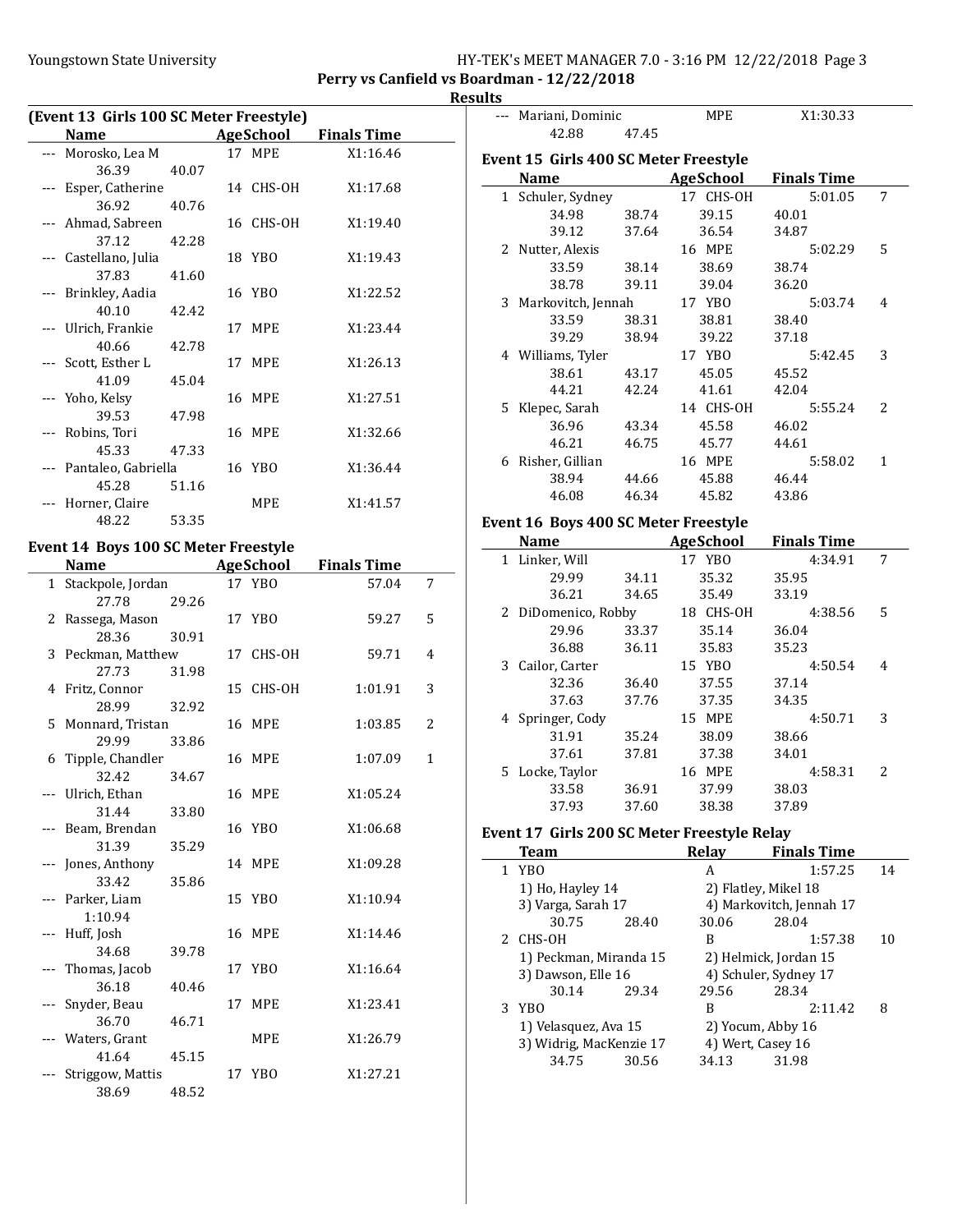### Youngstown State University The HY-TEK's MEET MANAGER 7.0 - 3:16 PM 12/22/2018 Page 4 Perry vs Canfield vs Boardman - 12/22/2018

## **Results**

| (Event 17 Girls 200 SC Meter Freestyle Relay) |                        |       |                        |                            |                          |  |
|-----------------------------------------------|------------------------|-------|------------------------|----------------------------|--------------------------|--|
|                                               | <b>Team</b>            |       | Relav                  | <b>Finals Time</b>         |                          |  |
| 4                                             | CHS-OH                 |       | A                      | 2:19.36                    | 6                        |  |
|                                               | 1) Brocker, Brenna 16  |       |                        | 2) Ahmad, Sabreen 16       |                          |  |
|                                               | 3) Searcy, Tessa 14    |       |                        | 4) Washylychyn, Theresa 17 |                          |  |
|                                               | 36.46                  | 36.29 | 35.29                  | 31.32                      |                          |  |
|                                               | 5 MPE                  |       | А                      | 2:19.72                    | 4                        |  |
|                                               | 1) Corbin, Katelynn 17 |       | 2) Conley, Sami 17     |                            |                          |  |
|                                               | 3) Collins, Heaven 16  |       | 4) Hartline, Lauren 15 |                            |                          |  |
|                                               | 34.68                  | 35.55 | 34.50                  | 34.99                      |                          |  |
| 6                                             | MPE.                   |       | B                      | 2:24.65                    | $\overline{\mathcal{L}}$ |  |
|                                               | 1) Ulrich, Frankie 17  |       |                        | 2) Morosko, Lea M 17       |                          |  |
|                                               | 3) Yoho, Kelsy 16      |       |                        | 4) Hardin, Haylee 15       |                          |  |
|                                               | 37.23                  | 35.62 | 36.41                  | 35.39                      |                          |  |

## Event 18 Boys 200 SC Meter Freestyle Relay

|    | Team                   |       | Relav | <b>Finals Time</b>      |    |
|----|------------------------|-------|-------|-------------------------|----|
| 1. | CHS-OH                 |       | A     | 1:40.94                 | 14 |
|    | 1) Kutsch, Bobby 17    |       |       | 2) Dietz, James 18      |    |
|    | 3) Peckman, Matthew 17 |       |       | 4) Paris, Jason 17      |    |
|    | 26.17                  | 27.41 | 23.44 | 23.92                   |    |
|    | 2 YBO                  |       | A     | 1:46.21                 | 10 |
|    | 1) Flatley, River 16   |       |       | 2) Mascola, Siman 16    |    |
|    | 3) Rassega, Mason 17   |       |       | 4) Stackpole, Jordan 17 |    |
|    | 27.18                  | 26.65 | 26.00 | 26.38                   |    |
|    | 3 YBO                  |       | B     | 1:55.27                 | 8  |
|    | 1) Yocum, Justin 14    |       |       | 2) Beichner, Andy 17    |    |
|    | 3) Cailor, Carter 15   |       |       | 4) Henderson, Ben 18    |    |
|    | 29.52                  | 29.43 | 28.69 | 27.63                   |    |
| 4  | MPE                    |       | A     | 1:58.74                 | 6  |
|    | 1) Locke, Taylor 16    |       |       | 2) Tipple, Chandler 16  |    |
|    | 3) Jones, Anthony 14   |       |       | 4) Bracken, Micah 16    |    |
|    | 30.46                  | 29.29 | 29.99 | 29.00                   |    |
| 5. | MPE                    |       | B     | 2:02.91                 | 4  |
|    | 1) Karn, Pearson 14    |       |       | 2) Hoskins, Andrew 16   |    |
|    | 3) Springer, Cody 15   |       |       | 4) Lord-Fry, Max 14     |    |
|    | 31.73                  | 29.92 | 30.44 | 30.82                   |    |

#### Event 19 Girls 100 SC Meter Backstroke

| Name                     |       | AgeSchool | <b>Finals Time</b> |                          |
|--------------------------|-------|-----------|--------------------|--------------------------|
| 1 Dinapoli, Alyssa       |       | 17 YBO    | 1:12.51            | 7                        |
| 35.09                    | 37.42 |           |                    |                          |
| 2 Huston, Ella           |       | 14 YBO    | 1:19.68            | 5                        |
| 38.46                    | 41.22 |           |                    |                          |
| 3 Hartline, Lauren       |       | 15 MPE    | 1:26.69            | 4                        |
| 1:26.94                  |       |           |                    |                          |
| 4 Washylychyn, Theresa   |       | 17 CHS-OH | 1:29.08            | 3                        |
| 43.77                    | 45.31 |           |                    |                          |
| 5 Hupp, Lily A           |       | 16 MPE    | 1:33.88            | $\overline{\mathcal{L}}$ |
| 1:33.84                  | 0.04  |           |                    |                          |
| 6 Ahmad, Sabreen         |       | 16 CHS-OH | 1:39.15            | 1                        |
| 47.60                    | 51.55 |           |                    |                          |
| --- Schwendeman, Allyson |       | 15 YBO    | X1:22.07           |                          |
| 38.76                    | 43.31 |           |                    |                          |
| Collins, Heaven          |       | 16 MPE    | X1:31.51           |                          |
| 44.61                    | 46.90 |           |                    |                          |
| --- Durham, Mackenzie    |       | 16 CHS-OH | X1:41.07           |                          |
| 48.70                    | 52.37 |           |                    |                          |

| w |                         |           |          |
|---|-------------------------|-----------|----------|
|   | --- Pantaleo, Gabriella | 16 YBO    | X1:47.43 |
|   | 54.99<br>52.44          |           |          |
|   | --- Pondillo, Emily     | 15 CHS-OH | X1:51.01 |
|   | 47.45 1:03.56           |           |          |
|   | --- McDonald, Molly A   | 17 MPE    | XDO      |
|   | 43.55<br>46.25          |           |          |

### Event 20 Boys 100 SC Meter Backstroke

| <b>Name</b>        |       |    | <b>AgeSchool</b> | <b>Finals Time</b> |                |
|--------------------|-------|----|------------------|--------------------|----------------|
| 1 Flatley, River   |       |    | 16 YBO           | 1:05.34            | 7              |
| 31.94              | 33.40 |    |                  |                    |                |
| 2 Fritz, Connor    |       |    | 15 CHS-OH        | 1:09.10            | 5              |
| 33.15              | 35.95 |    |                  |                    |                |
| 3 Linker, Will     |       |    | 17 YBO           | 1:09.36            | 4              |
| 33.86              | 35.50 |    |                  |                    |                |
| 4 Paris, Jason     |       | 17 | CHS-OH           | 1:12.37            | 3              |
| 34.44              | 37.93 |    |                  |                    |                |
| 5 Monnard, Tristan |       |    | 16 MPE           | 1:13.51            | $\overline{c}$ |
| 36.05              | 37.46 |    |                  |                    |                |
| 6 Lord-Fry, Max    |       |    | 14 MPE           | 1:18.84            | 1              |
| 38.85              | 39.99 |    |                  |                    |                |
| --- Adamski, Jakub |       |    | 16 STR-LE        | X1:08.61           |                |
| 32.58              | 36.03 |    |                  |                    |                |
| --- Parker, Liam   |       |    | 15 YBO           | X1:19.15           |                |
| 1:19.27            |       |    |                  |                    |                |
| Thomas, Jacob      |       |    | 17 YBO           | X1:27.45           |                |
| 43.10              | 44.35 |    |                  |                    |                |

## Event 21 Girls 100 SC Meter Breaststroke

| Name               |         | <b>AgeSchool</b> | <b>Finals Time</b> |                          |
|--------------------|---------|------------------|--------------------|--------------------------|
| 1 Ho, Hayley       |         | 14 YBO           | 1:22.30            | 7                        |
| 39.47              | 42.83   |                  |                    |                          |
| 2 Yocum, Abby      |         | 16 YBO           | 1:28.92            | 5                        |
| 41.83              | 47.09   |                  |                    |                          |
| 3 Violand, Madison |         | <b>18 MPE</b>    | 1:34.71            | 4                        |
| 44.69              | 50.02   |                  |                    |                          |
| 4 Conley, Sami     |         | 17 MPE           | 1:35.57            | 3                        |
| 43.83              | 51.74   |                  |                    |                          |
| 5 Brocker, Brenna  |         | 16 CHS-OH        | 1:40.76            | $\overline{\mathcal{L}}$ |
| 48.23              | 52.53   |                  |                    |                          |
| 6 Esper, Catherine |         | 14 CHS-OH        | 1:42.10            | 1                        |
| 46.79              | 55.31   |                  |                    |                          |
| Widrig, MacKenzie  |         | 17 YBO           | X1:38.79           |                          |
| 46.32              | 52.47   |                  |                    |                          |
| --- Kelso, Madison |         | 14 YBO           | X1:39.33           |                          |
| 45.13              | 54.20   |                  |                    |                          |
| --- Hardin, Haylee |         | 15 MPE           | X1:39.74           |                          |
| 47.78              | 51.96   |                  |                    |                          |
| Hardin, Taylor     |         | 15 MPE           | X1:45.58           |                          |
| 45.74              | 59.84   |                  |                    |                          |
| Bellino, Bella     |         | 14 CHS-OH        | X2:07.72           |                          |
| 1:01.53            | 1:06.19 |                  |                    |                          |

## Event 22 Boys 100 SC Meter Breaststroke

| <b>Name</b>        | AgeSchool | <b>Finals Time</b> |    |
|--------------------|-----------|--------------------|----|
| 1 DunLany, Matthew | 17 YBO    | 1:12.84            |    |
| 33.85<br>38.99     |           |                    |    |
| 2 Mascola, Siman   | 16 YBO    | 1:20.96            | -5 |
| 39.35<br>41.61     |           |                    |    |